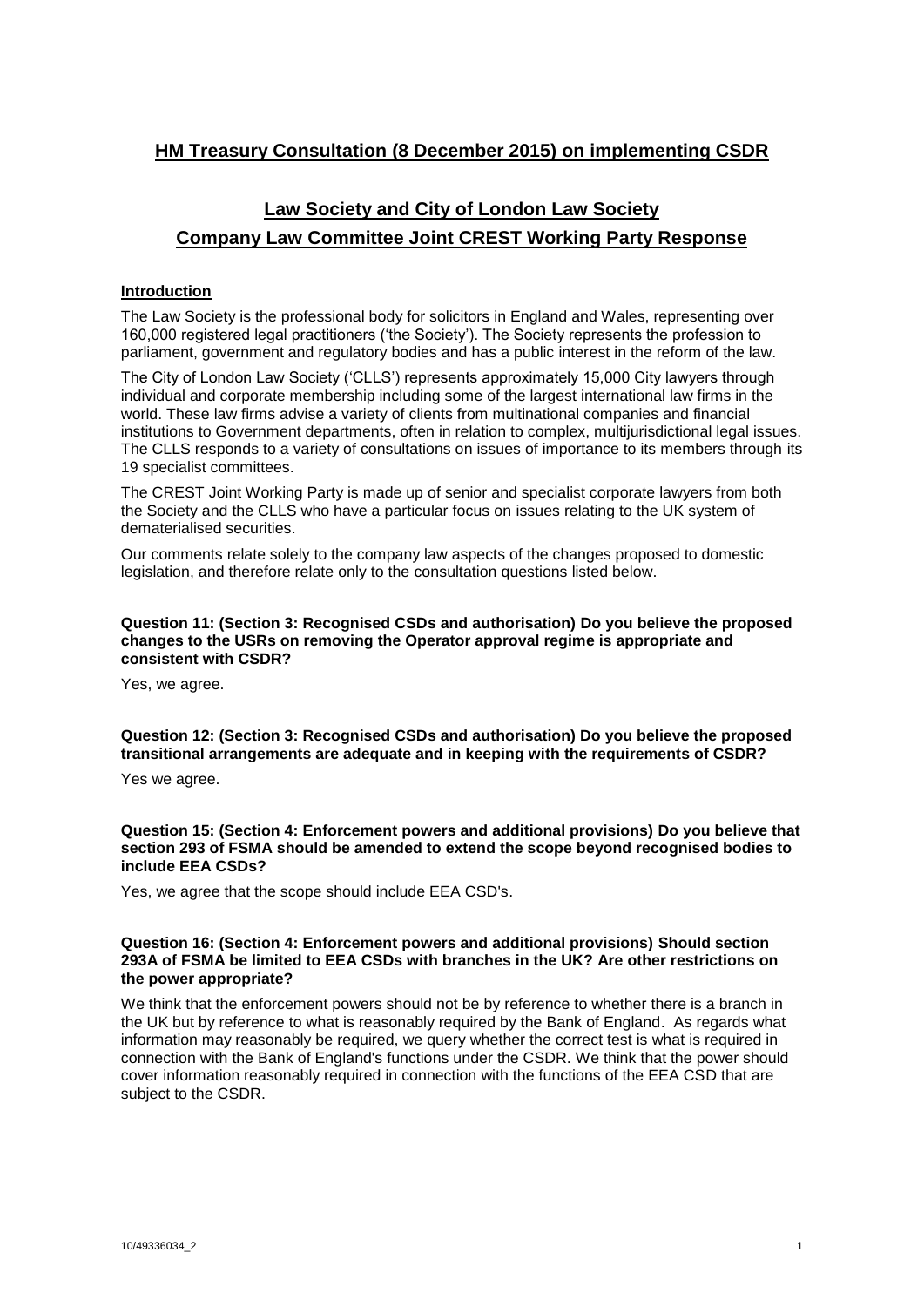**Question 17: (Section 4: Enforcement powers and additional provisions) Do you agree the proposed changes in section 295A and section 296 are appropriate for the purposes of CSDR?**

Yes, we agree.

#### **Question 18: (Section 4: Enforcement powers and additional provisions) In the context of Article 25 of CSDR, is it appropriate to give the Bank of England any information-gathering or enforcement powers in respect of third country CSDs providing services in the UK, and if so, which powers and in what circumstances?**

Yes, we consider that the Bank of England should have information-gathering and enforcement powers in relation to third country CSD's recognised by ESMA as they are also allowed to passport their services into the UK. We suggest that the test should be by reference to what is reasonably required by the Bank of England in connection with the CSD's role as Operator under the USRs. We assume that the Bank of England may not necessarily have direct arrangements with any regulator of the third country CSD and we therefore wonder whether there is an argument for the Bank to have wider powers in relation to such CSDs. In this respect we note that Article 25 of the CSDR provides that ESMA does not directly regulate third country CSD's but instead is required to put in place co-operation agreements with the relevant third country and that the competent authority of a Member State in which the third country CSD provides services may request information from the responsible third country authority.

#### **Question 28: (Section 4: Enforcement powers and additional provisions) Is the proposed approach to amending section 182 of the Companies Act 1989 adequate in ensuring compliance with Article 38 of CSDR?**

We query whether the amendment to section 182 is required by Article 38, given that Article 38 just relates to the need for a CSD operator to maintain segregated accounts.

#### **Question 30: (Section 5: Freedom to issue in an authorised CSD and other relevant provisions) Do you agree with the proposed approach of implementing Article 49(1) of CSDR? Are proposed new regulation 2A and the proposed amendments to regulations 14 and 19 suitable for this purpose?**

We do not think that it is necessary for the purpose of implementing the CSDR for the USRs to include a reference to EEA shares and securities governed by a non-UK EEA law. If the UK government nevertheless considers that it is necessary to refer to EEA shares and EEA securities (in order to implement the CSDR), it should be sufficient to include a statement in Regulation 2A by way of an acknowledgement. So Regulation 2A(1) could be redrafted to delete the words "Except as provided in paragraphs (2) and (3)," and paragraphs (2) and (3) could start with the words "Nothing in these Regulations shall prevent title to ……being evidenced in….." .

The reference to a "relevant system" in Regulation 2A(2) and (3) does not currently work. This is because Regulation 2 of the USRs defines a relevant system by reference to units of a "security" and the proposal is to amend the definition of "securities" in Regulation 3 so that it excludes EEA securities within the meaning of Regulation 2A, meaning that the reference to a "relevant system" could not be applicable to those securities. One way of dealing with this would be to add to the amendment to the definition of "securities" after the words "but does not include" the words "(except for the purposes of Regulation 2A(2) and (3))". We also think that the definition of "securities" should exclude EEA shares as those are a type of "security" for the purposes of the "relevant system" definition and do not (under the drafting of Regulation 2A) fall within the definition of an "EEA securities", so this would mean adding in the proposed amendment to the definition of "securities", after the words "EEA securities", the words "or EEA shares".

We understand that one way in which a UK based Operator may wish to act as CSD in relation to EEA shares and EEA securities is by way of the use of book entry form holdings and transfers of interests in the EEA shares or other securities, with holdings and transfers of those interests being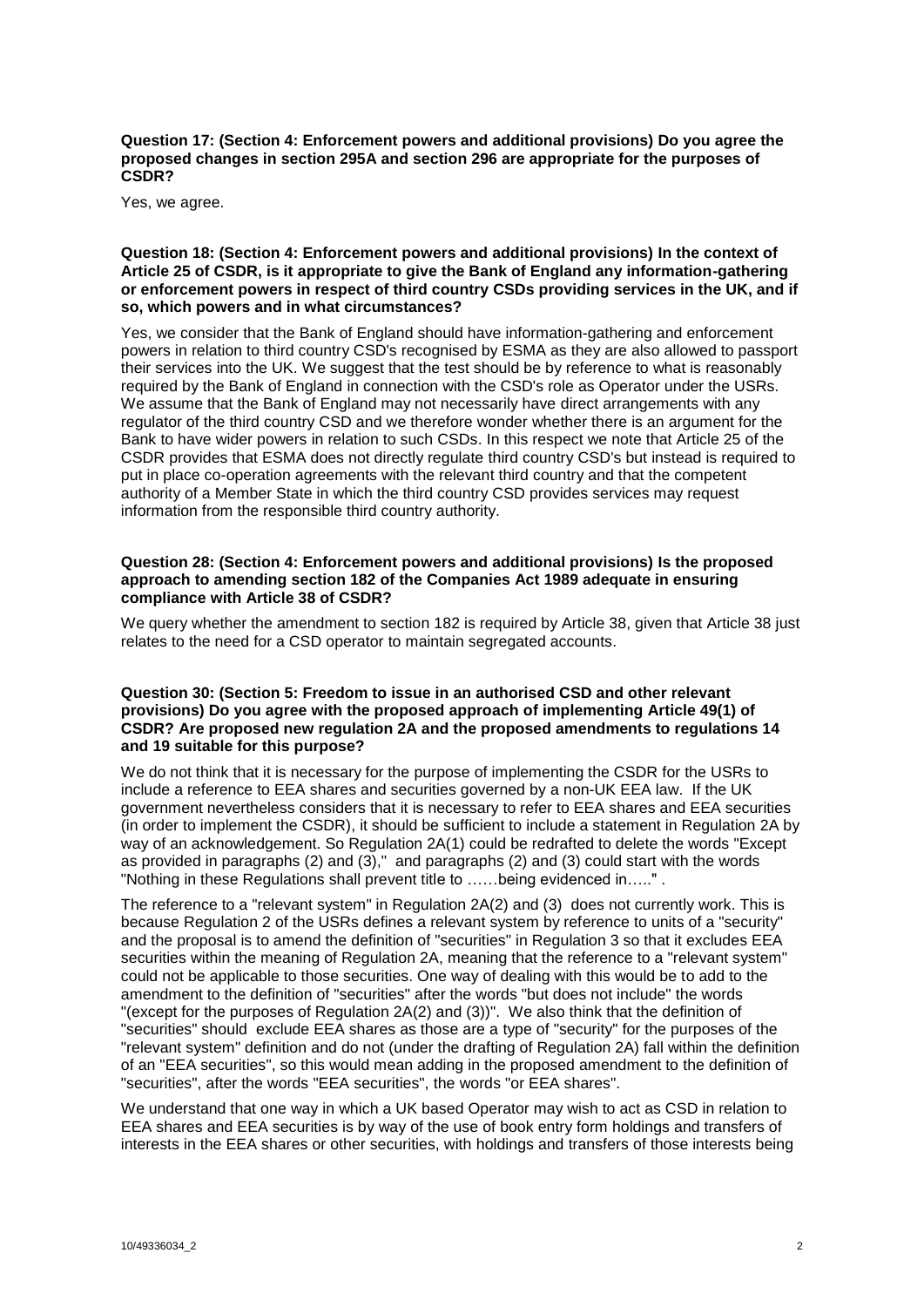governed by UK law. We consider that the key question to be determined in relation to such an arrangement for the purposes of the USRs is whether such interests would constitute "securities" governed by UK law for the purposes of the USRs such that Regulation 19 would apply to the arrangement. If the interests do not constitute securities as defined in the USRs, then Regulation 19 would not apply, and the arrangement would be outside the USR requirements. If this could be the case, as a policy matter we think the Government should consider whether safeguards and procedures need to be put in place in relation to such an arrangement and, if so, what these should be. We note in this respect that the definition of securities in the USRs includes "other securities of any description and interests in a security" and that the definitions of an "EEA share" and "EEA security" which would be excluded from that definition of security are by reference to the law governing the relevant share or security. Article 49 of the CSDR refers to an issuer having the right to arrange for its securities to be admitted to a CSD and our understanding is that the book entry system operates on the basis that the only issuer is the issuer of the EEA securities and that there is no separate "issuer" of the book entry interests (the only person that could be characterised as a third party issuer would be the CSD itself). We also note that Article 3 of the CSDR refers to securities being represented in "book entry form as immobilisation" and the structure may therefore be regarded as falling within this concept. Guidance may be needed from ESMA in relation to the application of the CSDR to such structures.

We agree with the amendments to Regulations 14 and 19 and in particular the fact that they continue to allow holdings of shares and securities in a relevant system in cases where the CSDR does not apply.

**Question 31: (Section 5: Freedom to issue in an authorised CSD and other relevant provisions) Do you agree with the government's view that the requirements which have been retained in regulations 14, 15, 16, and 19 are outside the scope of CSDR?**

Yes, we agree.

#### **Question 32: (Section 5: Freedom to issue in an authorised CSD and other relevant provisions) Do you agree with the government's approach to include third country CSDs within the definition of "Operator" and in particular to treat third country CSDs in the same way as EEA CSDs under the proposed new regulation 2A?**

Yes, we agree, subject to our comments under Question 18 above as regards enforcement powers against third country CSDs.

#### **Question 33: (Section 5: Freedom to issue in an authorised CSD and other relevant provisions) Do you agree with the government's approach to enforcement of Article 49 of CSDR?**

Yes, provided that adequate provision is made in the FSMA regarding enforcement (see our answers to Questions 16 and 18 above). As regards the amendment to section 296 of the FSMA which is intended to cover any Article 49 complaint, we do not think that a reference to "access" is the correct expression, and we think that the wording should track that in Article 49(4) which is a refusal to "provide services".

#### **Question 34: (Section 5: Freedom to issue in an authorised CSD and other relevant provisions) Do you agree with the proposed approach of not requiring Article 49(2) requests from issuers who currently have securities and shares recorded in the UK's CSD?**

Yes, we do not think that the CSDR means that issuers who are already using a CSD need to reapply, and note in particular that Article 49 creates new rights rather than obligations for issuers. For the same reason, we do not believe that the transitional provision in Regulation 9 of the amendment Regulations is necessary for existing issuers, but we have no objection to the inclusion of the provision and think that it may be helpful as an express confirmation for issuers.